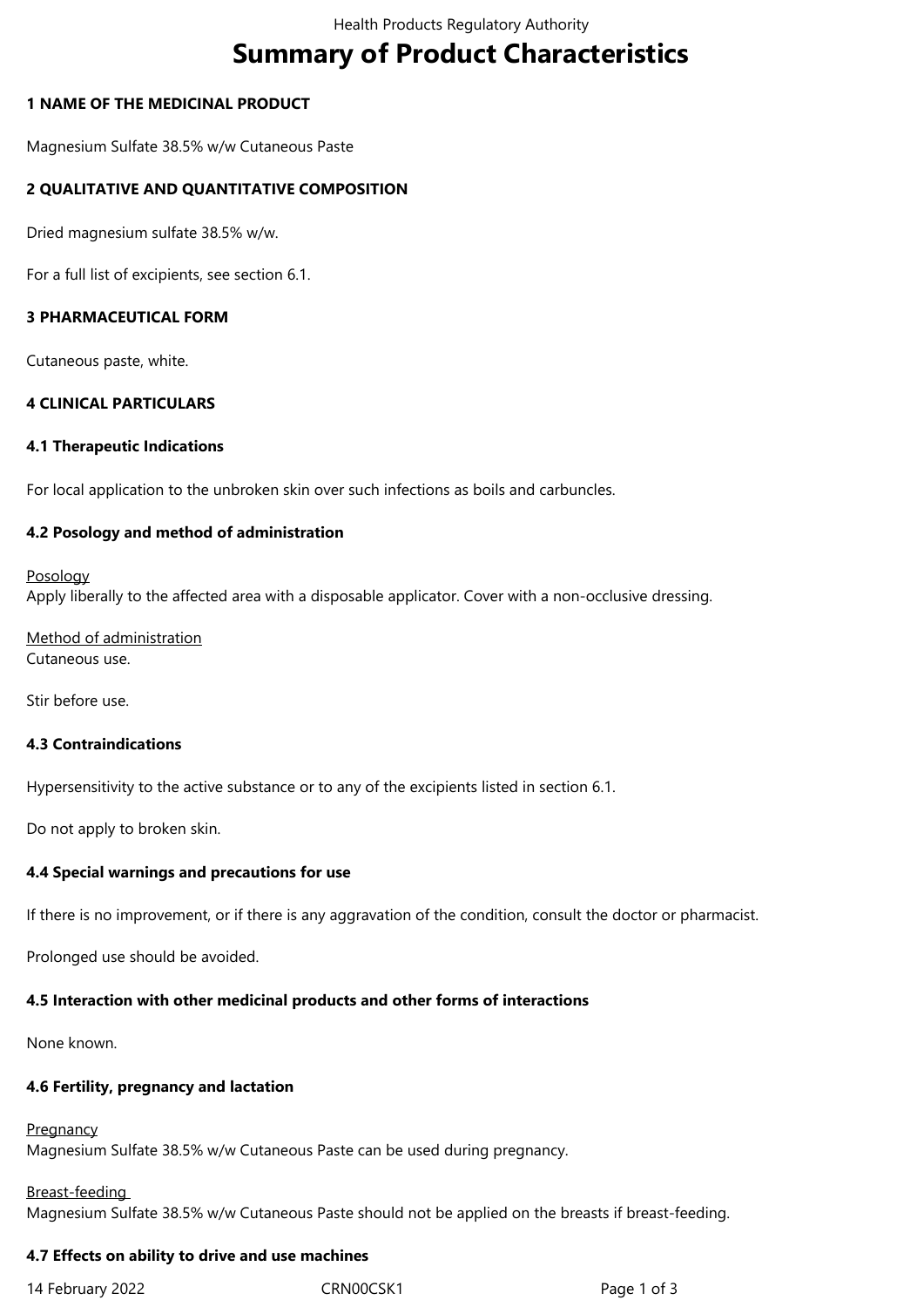#### **4.8 Undesirable effects**

None known.

## Reporting of suspected adverse reactions

Reporting suspected adverse reactions after authorisation of the medicinal product is important. It allows continued monitoring of the benefit/risk balance of the medicinal product. Healthcare professionals are asked to report any suspected adverse reactions via HPRA Pharmacovigilance Earlsfort Terrace IRL - Dublin 2 Tel: +353 1 6764971

Fax: +353 1 6762517 Website: www.hpra.ie E-mail: medsafety@hpra.ie

## **4.9 Over[dose](http://www.hpra.ie/)**

No cas[e of overdose has be](mailto:medsafety@hpra.ie)en reported.

## **5 PHARMACOLOGICAL PROPERTIES**

## **5.1 Pharmacodynamic properties**

Pharmacotherapeutic Group: Other Dermatologicals, Magnesium sulfate. ATC code: D11A X05

## **5.2 Pharmacokinetic properties**

Not applicable.

## **5.3 Preclinical safety data**

Not applicable.

## **6 PHARMACEUTICAL PARTICULARS**

## **6.1 List of excipients**

Phenol Glycerol

## **6.2 Incompatibilities**

Not applicable.